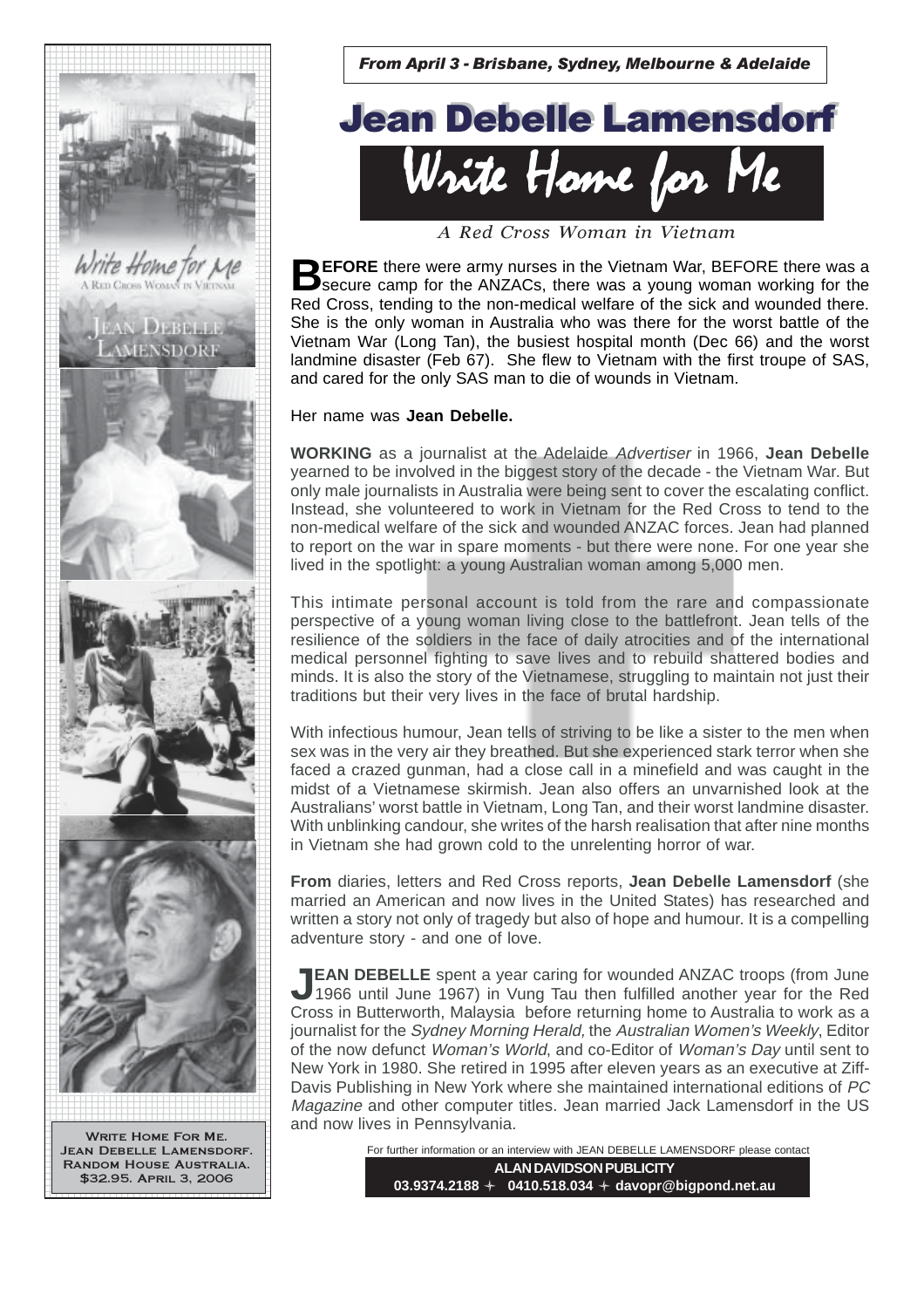

## SOME PAGE-BY-PAGE POINTERS

 $\blacksquare$  This is not a story about why the soldiers were in Vietnam or a history of Vietnam (introduction) **Pxvii**

- 1966 a reporter. **P1**
- Stricken with polio in 1950. **P5**
- Going to Vietnam but for whom? **P8**
- Given the rank of 2nd Lieutenant. **P16**
- Arriving at Son Nhut airport, Saigon. **P21**
- Quick tour visit to Field Hospital and the psychiatric ward for shell-shocked men. **P24**
- Bien Hoa. **P27**
- Highway One the "Street without Joy". **P29**
- Bumping into a Donut Dolly named Vi Auer! **P30**
- Showers only between 6.30 and 7. **P31**
- Venereal disease and malaria. **P32**
- What Jean had to do as a Red Cross girl. **P33**
- "G'day, I heard you were here". **P35**
- A bikini clad Red Cross gal in amongst 500 men!!! **P36**

■ The constant chop-chop-chop of helicopters bringing in wounded. **P38**

■ Agent Orange in the air. **P47** 

Soldiers cared for by the splendid American nursing staff - a privilege paid for by the Australian Government. **P49**

■ A slouch hat in exchange for a 10 ton truck! An Owen machine gun for a Huey helicopter - including flying lessons? **P51**

■ Vung Tau, a dirty, rat infested disease-ridden town of 20,000 Vietnamese. Where would I get my legs waxed? **P55**

■ What you do for the soldiers in hospital. **P63** 

■ I was neither a nurse, nor girlfriend, nor a soldier's wife or mother. I knew, though, that it was important for me to be there. **P64**

- An interpreter for the Americans. **P69**
- Unimpressed with Jim Cairns. **P71**
- To be a western woman in war-torn Vietnam was to stand out like a ski lift in a wheat field. **P79**
- "Stories of American nurses contracting venereal disease or being sent home pregnant were enough to reinforce my high-minded principles." **P76**
- A fanciful reminiscence. **P78**
- "You're getting a reputation, Jean, for your Yank boyfriends! **P84**
- "In Vietnam sexual tension was in the very air we breathed." **P87**
- On dropping a cigarette between your legs and getting blown two metres in the air. **P94**
- **Long Tan. P95**
- Jean Jean the Sex Machine.' **P109**
- The enemy is told Australians are cannibals. **P111**
- With its smell and taste of peppermint, the children thought the toothpaste was to eat. **P118**
- Nui Dat and a minefield. **P140**

■ Two smoke grenades and 100 Vietnamese come out of the scrub firing. **P150-153**

- SAS truly special a quiet hero. **P184-194**
- Party girl. **P206**
- R&R in Hong Kong. **P211**
- "He's the only general in recent American history that I know of not to return home a hero." **P219**

Russell Copeman was the only SAS man to die as a result of enemy action during the years the unit was in Vietnam. **P228**

■ Dear God! I had grown immune to our daily reality: mutilation and the appalling waste of young men's lives. **P252**

■ In true Anzac Day tradition. **P254** 

For further information or an interview with JEAN DEBELLE LAMENSDORF please contact

**ALAN DAVIDSON PUBLICITY 03.9374.2188 0410.518.034 davopr@bigpond.net.au**